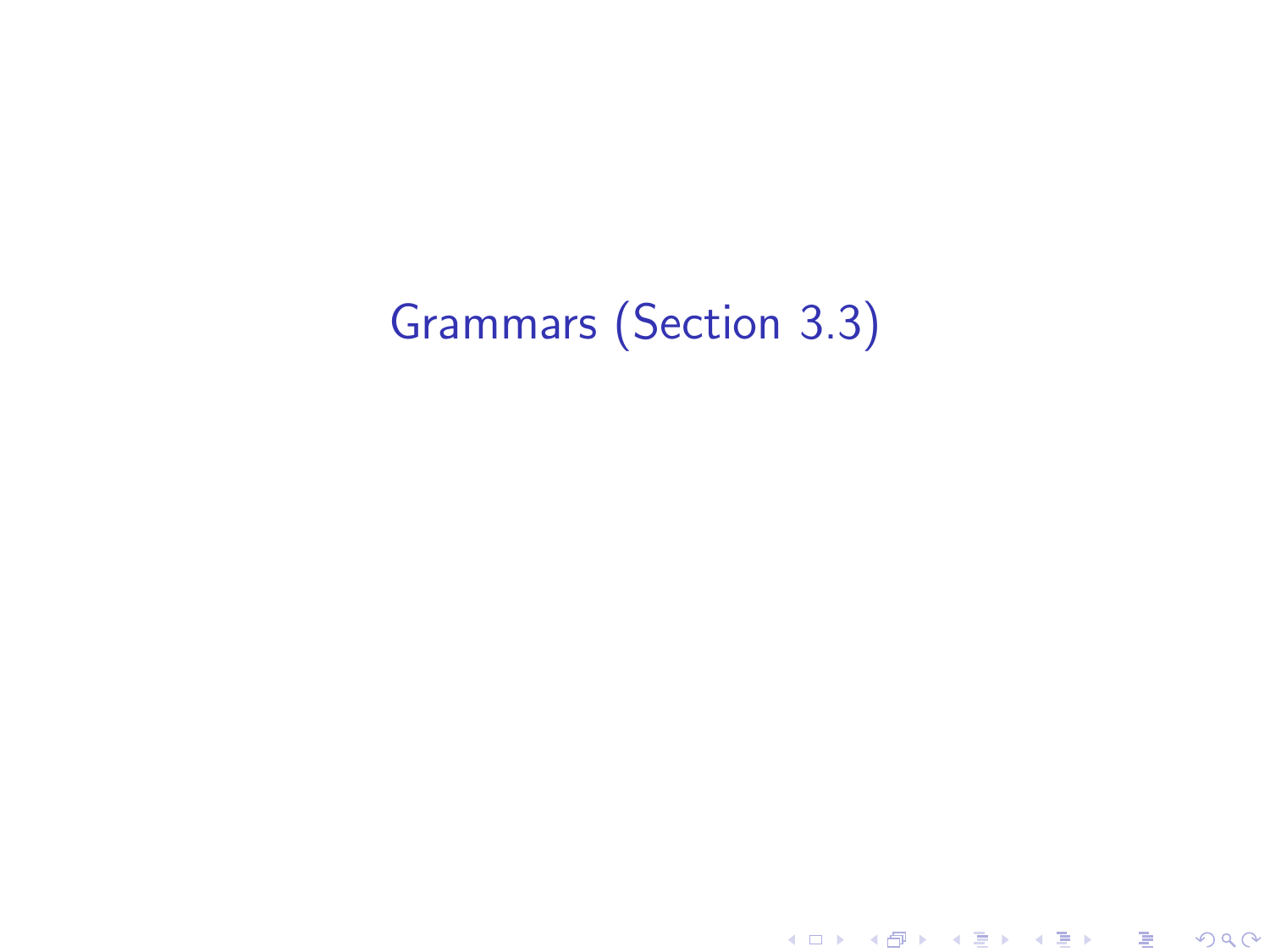# Grammars

- A grammar is a finite set of rules, called *productions*, that are used to describe the strings of a language.
- Notational Example: The productions take the form  $\alpha \rightarrow \beta$ where  $\alpha$  and  $\beta$  are strings over an alphabet of terminals and nonterminals. Read  $\alpha \to \beta$  as " $\alpha$  produces  $\beta$ " " $\alpha$  derives  $\beta$ " or " $\alpha$  is replaced by  $\beta$ ". The following four expressions are productions for a grammar:

**KORKAR KERKER EL VOLO** 

- $S \rightarrow aSB$
- $S \rightarrow \Lambda$
- $B \rightarrow bB$
- $B \rightarrow b$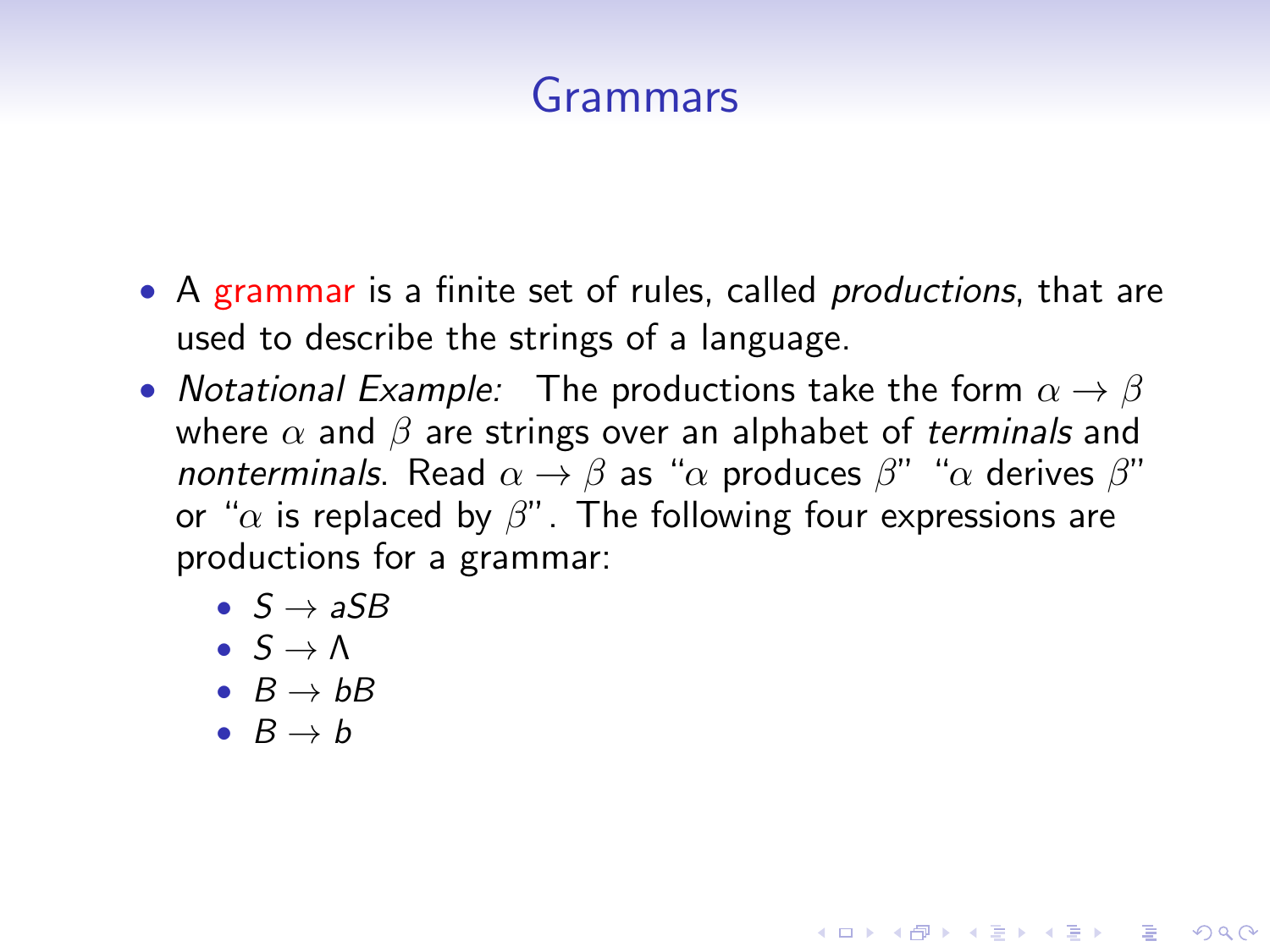## Grammar terminology

First, an alternate short form for the previous grammar is:

- $S \rightarrow aSB \mid \Lambda$
- $B \rightarrow bB/b$ .

Terminology:

- Terminals:  $\{a, b\}$ , the alphabet of the language.
- Nonterminals:  $\{S, B\}$ , the grammar symbols (uppercase letters), disjoint from terminals.
- Start symbol: S, a specified nonterminal alone on the left side of some production.
- Sentential form: any string of terminals and/or nonterminals.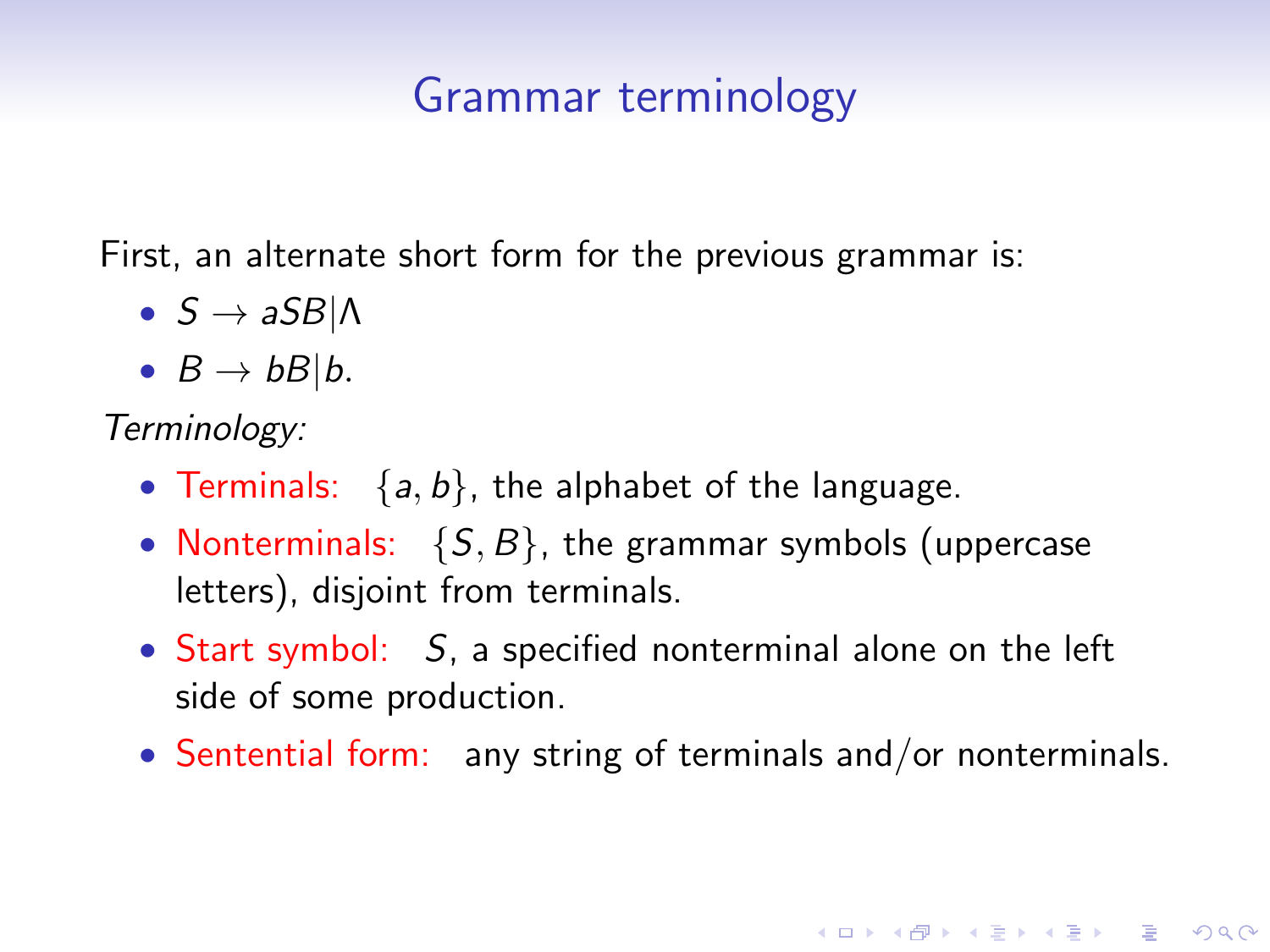## **Derivations**

- Derivation: a transformation of sentential forms by means of productions as follows: if  $x\alpha y$  is a sentential form and  $\alpha \rightarrow \beta$ is a production, then the replacement of  $\alpha$  by  $\beta$  in x $\alpha y$  to obtain  $x\beta y$  is a *derivation step*, which we denote by  $x\alpha y \Rightarrow x\beta y$ .
- Example Derivation:  $S \Rightarrow aSB \Rightarrow aaSBB \Rightarrow aaBB \Rightarrow aabBB \Rightarrow aabbb \Rightarrow aabbb$ .
- This is a *leftmost derivation*, where each step replaces the leftmost nonterminal. The symbol  $\Rightarrow^+$  means one or more steps and  $\Rightarrow^*$  means zero or more steps. So we could write  $S \Rightarrow^+$  aabbb or  $S \Rightarrow^*$  aabbb or a $SB \Rightarrow^*$  a $SB$ , and so on.

**KORKAR KERKER EL VOLO**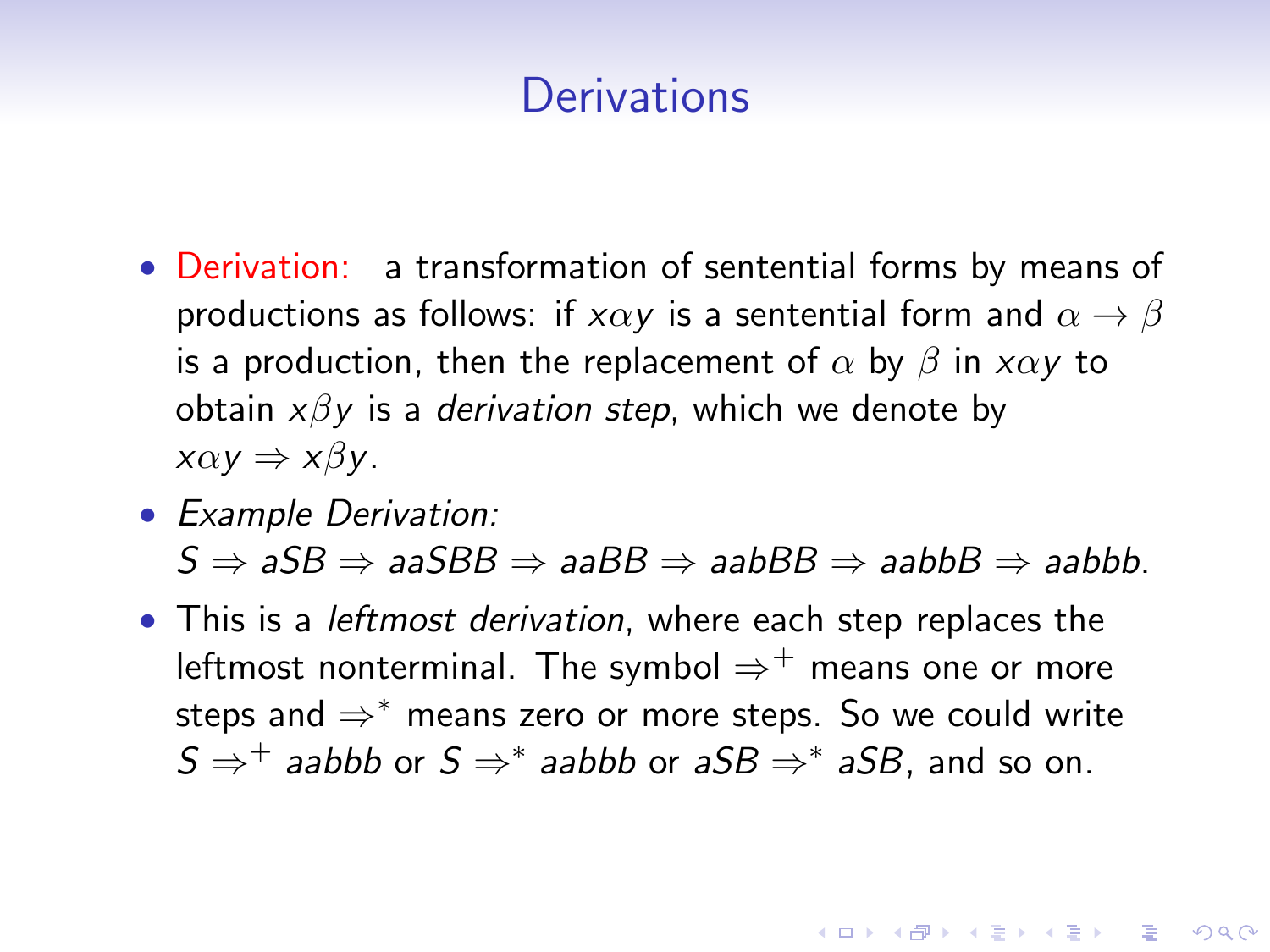## The Language of a Grammar

• The language of a grammar is the set of terminal strings derived from the start symbol.

K ロ ▶ K @ ▶ K 할 > K 할 > 1 할 > 1 이익어

• Example: Can we find the language of the grammar:  $S \rightarrow aSB \mid \Lambda$  and  $B \rightarrow bB \mid b$ ?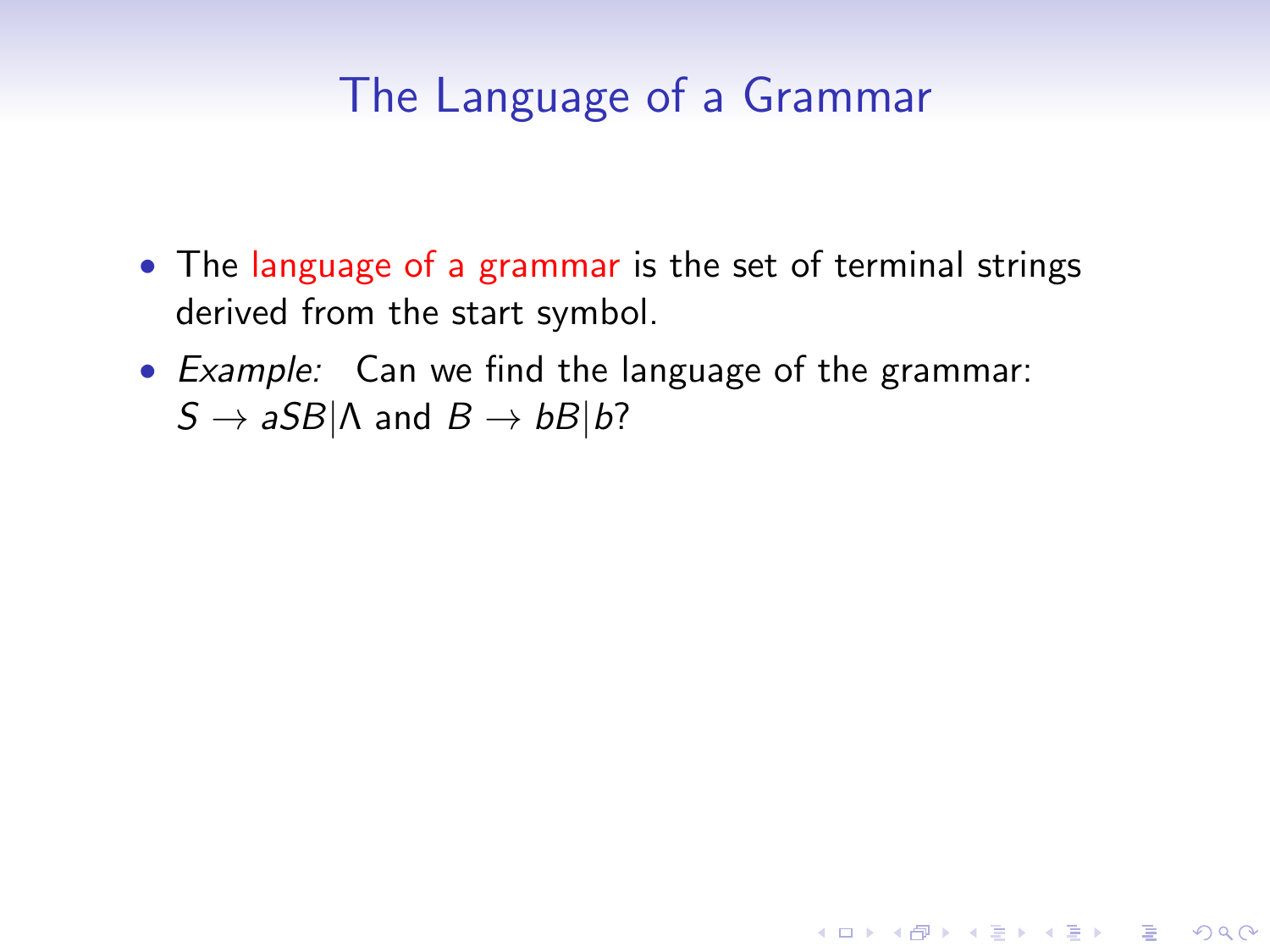## The Language of a Grammar

- The language of a grammar is the set of terminal strings derived from the start symbol.
- Example: Can we find the language of the grammar:  $S \rightarrow aSB \mid \Lambda$  and  $B \rightarrow bB \mid b$ ?
- Solution: Examine some derivations to see if a pattern emerges
	- $\bullet$   $S \Rightarrow \Lambda$
	- $S \Rightarrow aSB \Rightarrow aB \Rightarrow ab$
	- $S \Rightarrow aSB \Rightarrow aB \Rightarrow abB \Rightarrow abbB \Rightarrow abbb$
	- $S \Rightarrow aSB \Rightarrow aaSBB \Rightarrow aABB \Rightarrow aabb$
	- $S \Rightarrow aSB \Rightarrow aaSBB \Rightarrow aaBB \Rightarrow aabBB \Rightarrow aabBB \Rightarrow$ aabbb $B \Rightarrow$  aabbbb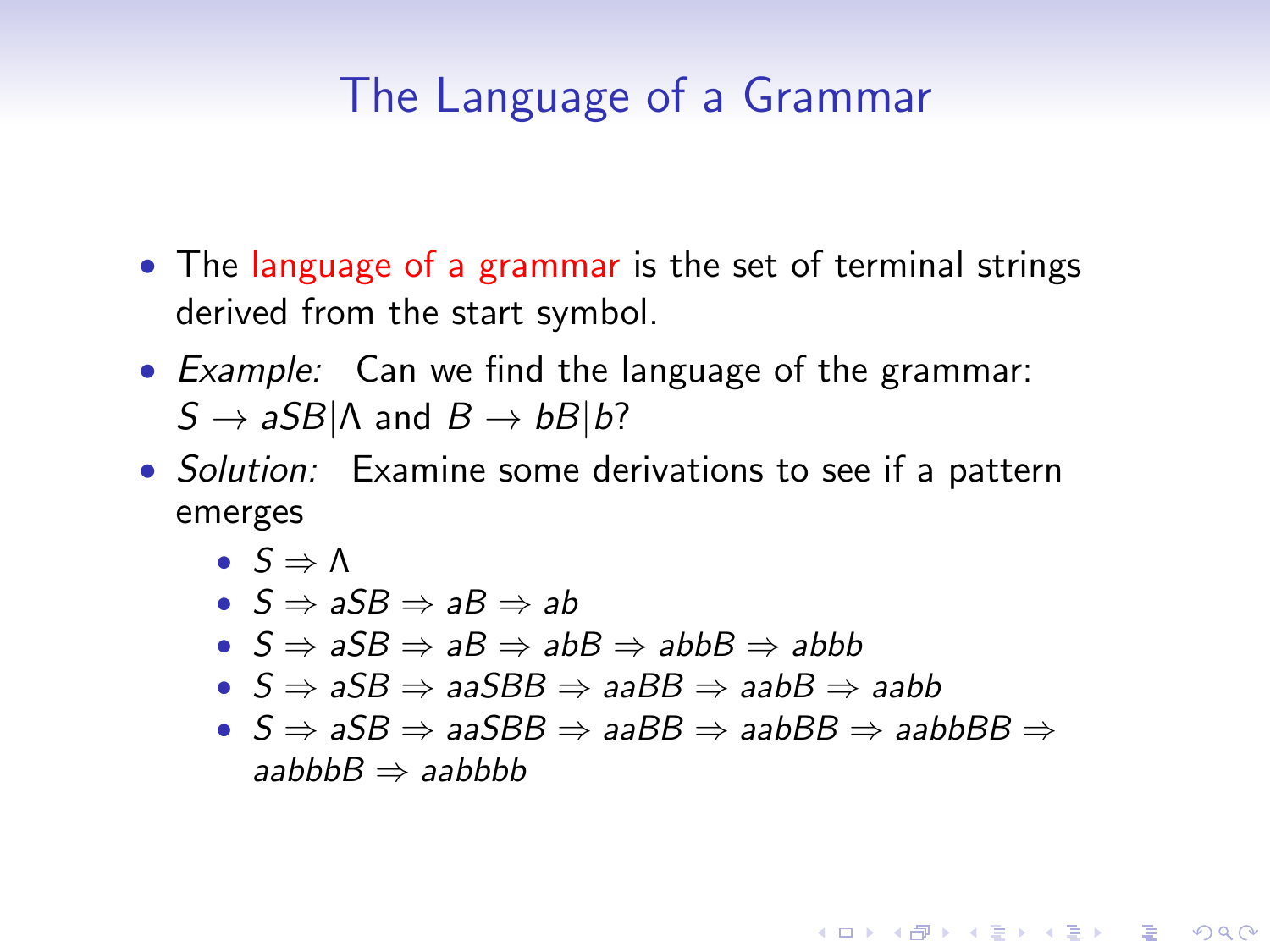## Solution

• So, we have a pretty good idea that the language of the grammar is:

K ロ X イロ X K ミ X K ミ X ミ → S V Q Q Q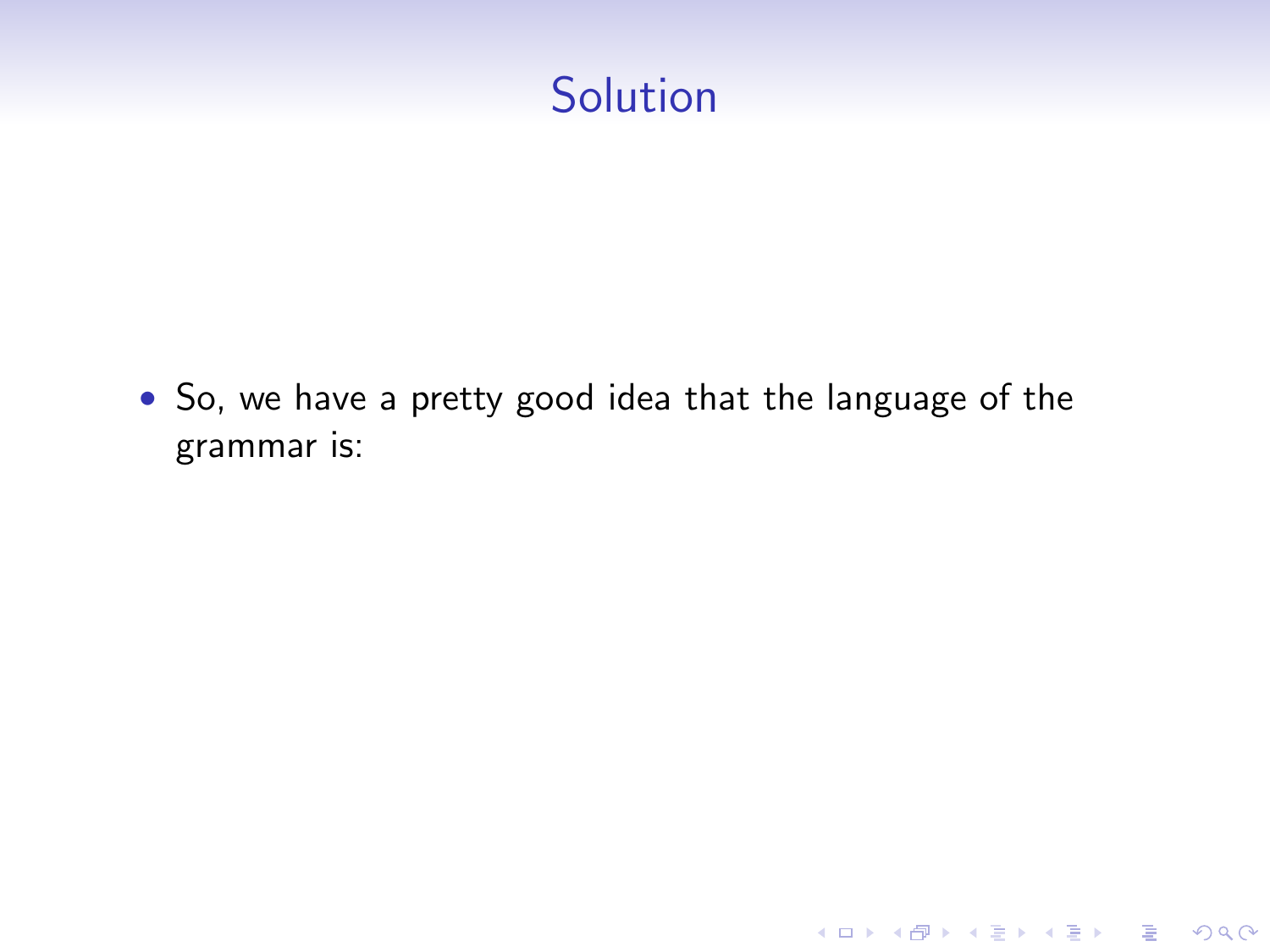# **Solution**

- So, we have a pretty good idea that the language of the grammar is:  $\{a^n b^{n+k} | n, k \in \mathbb{N}\}$
- *Quiz:* Describe the language of the grammar  $S \rightarrow a \mid bcS$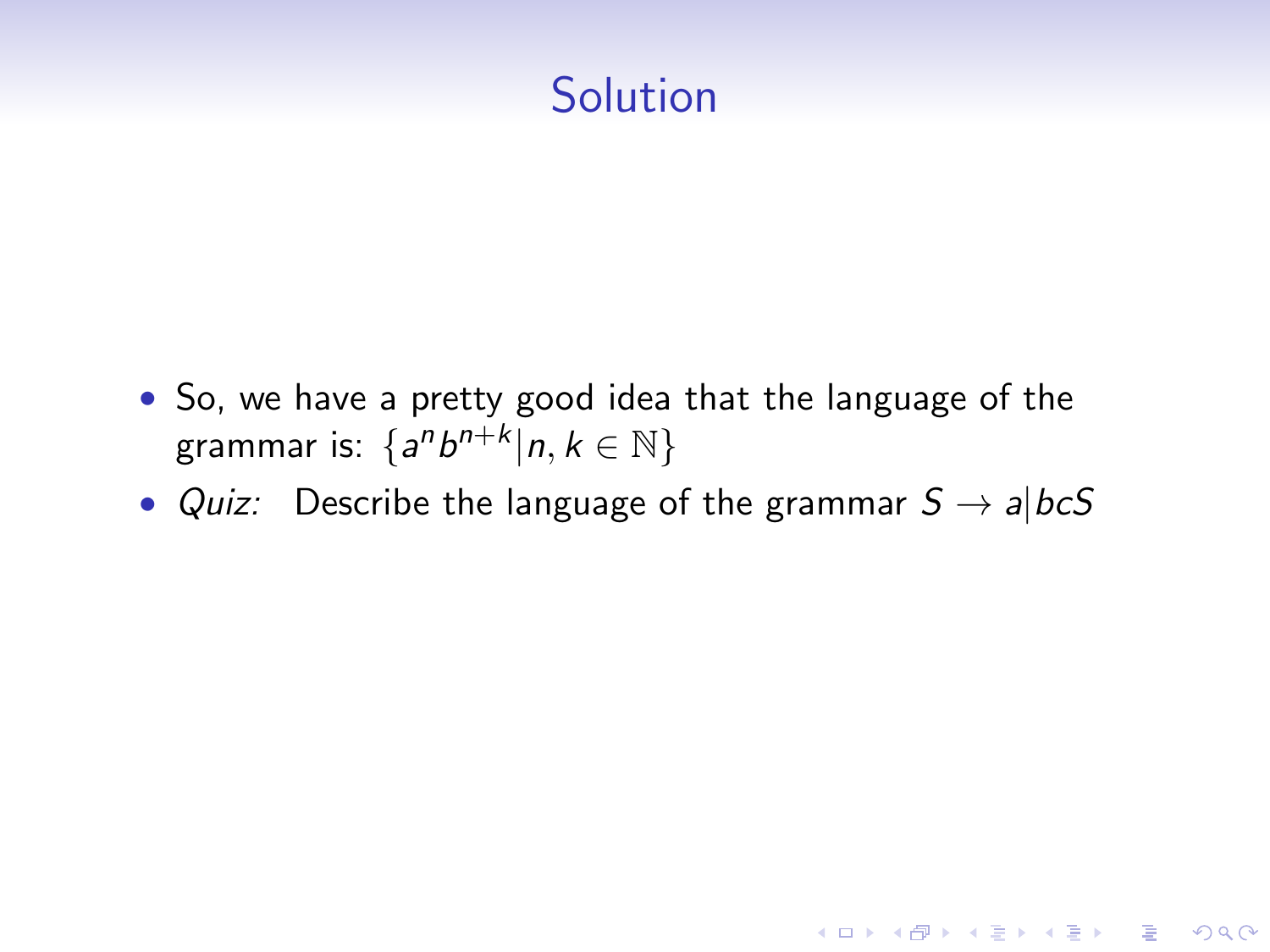# **Solution**

- So, we have a pretty good idea that the language of the grammar is:  $\{a^n b^{n+k} | n, k \in \mathbb{N}\}$
- Quiz: Describe the language of the grammar  $S \rightarrow a/bcS$

**KORK ERKER ADE YOUR** 

• Solution:  $\{(bc)^n a | n \in \mathbb{N}\}.$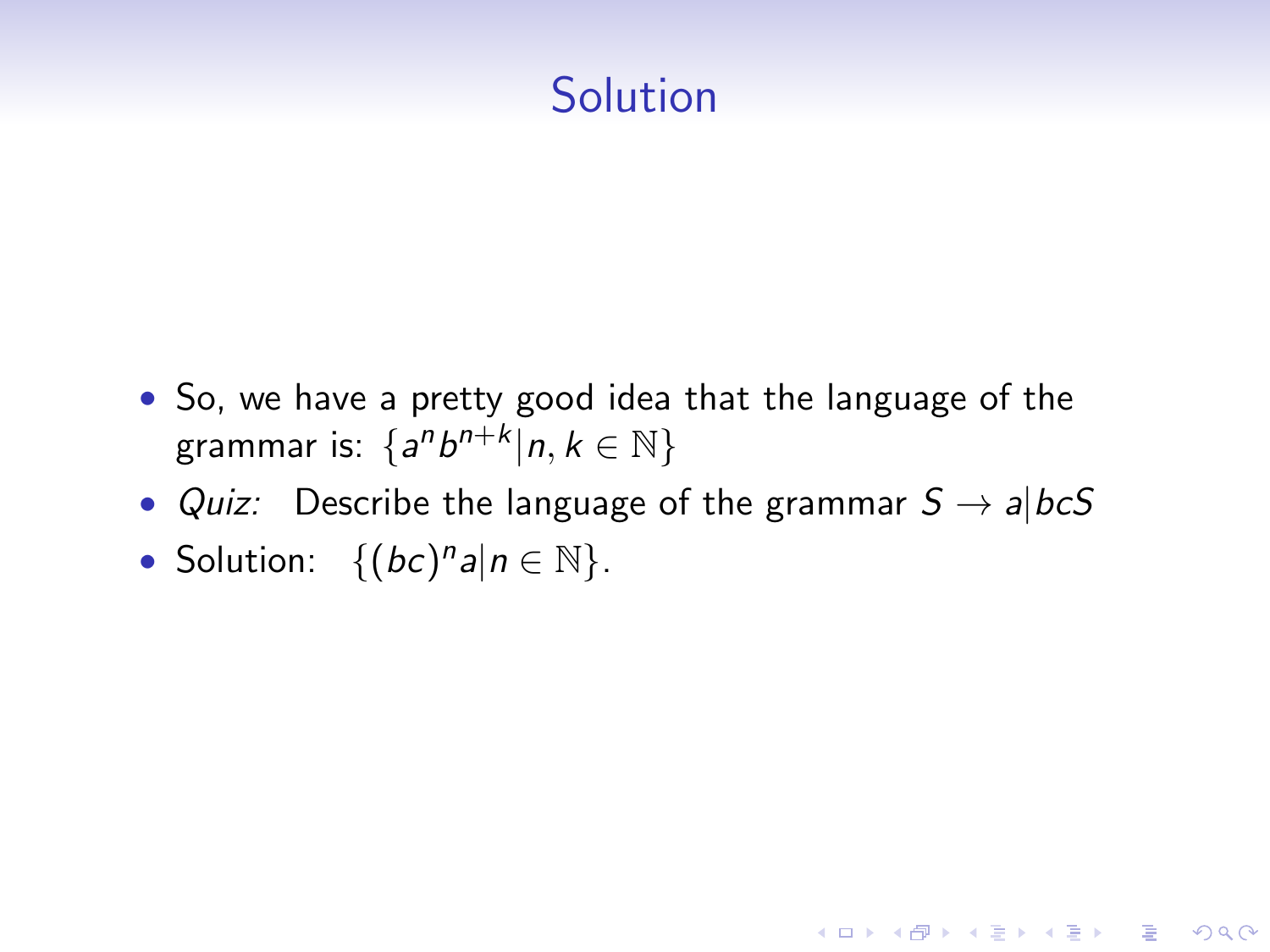K ロ ▶ K @ ▶ K 할 ▶ K 할 ▶ | 할 | ⊙Q @

• Example: Find a grammar for  $\{a^n b | n \in \mathbb{N}\}\$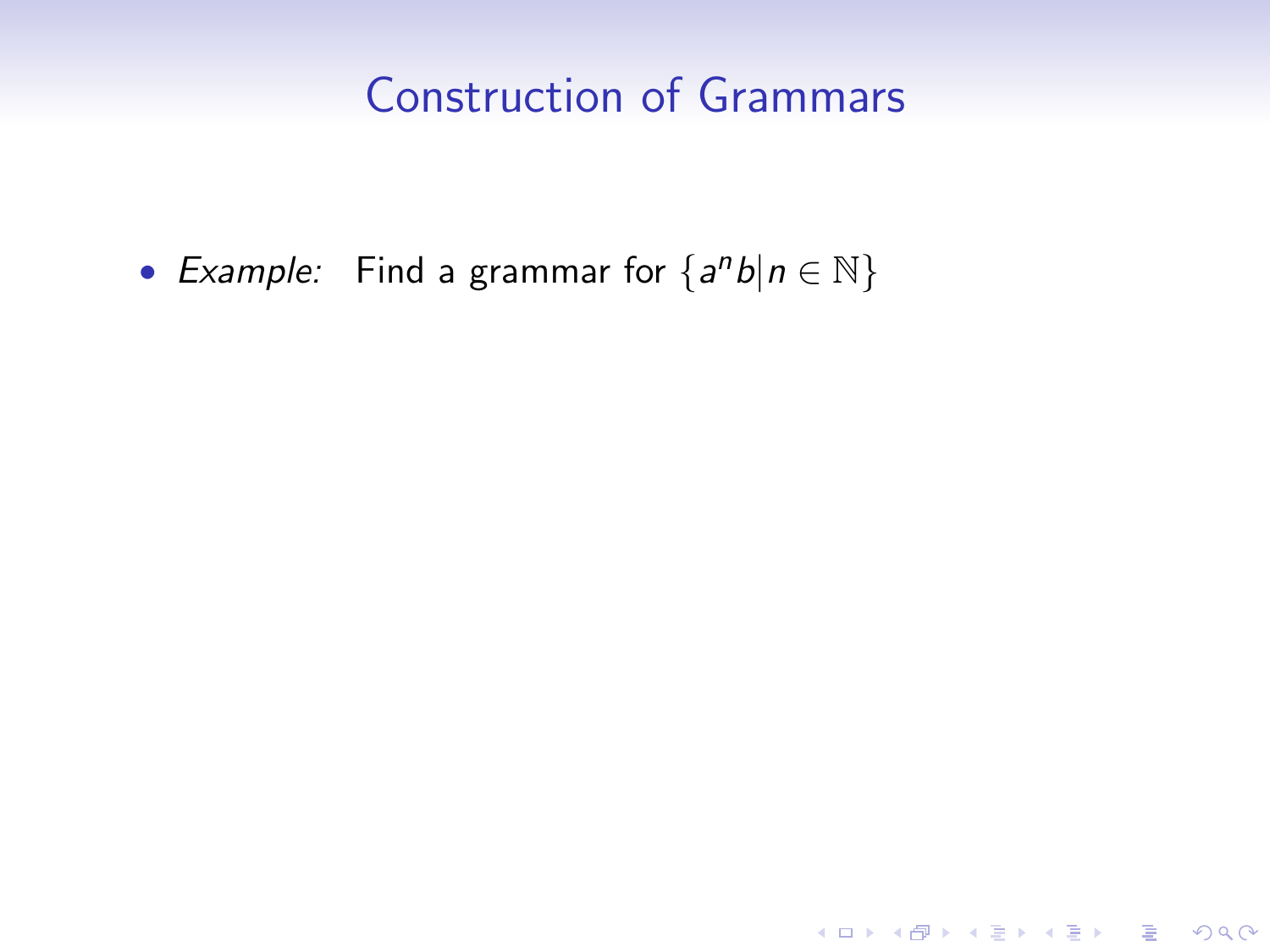- Example: Find a grammar for  $\{a^n b | n \in \mathbb{N}\}\$
- Solution: We need to derive any string of a's followed by b. The production  $S \rightarrow aS$  can be used to derive strings of a's. The production  $S \rightarrow b$  will stop the derivation and produce the desired string ending with  $b$ . So a grammar for the language is  $S \rightarrow aS/b$ .

**KORK ERKER ADE YOUR** 

• *Quiz*: Find a grammar for  $\{ba^n | n \in \mathbb{N}\}.$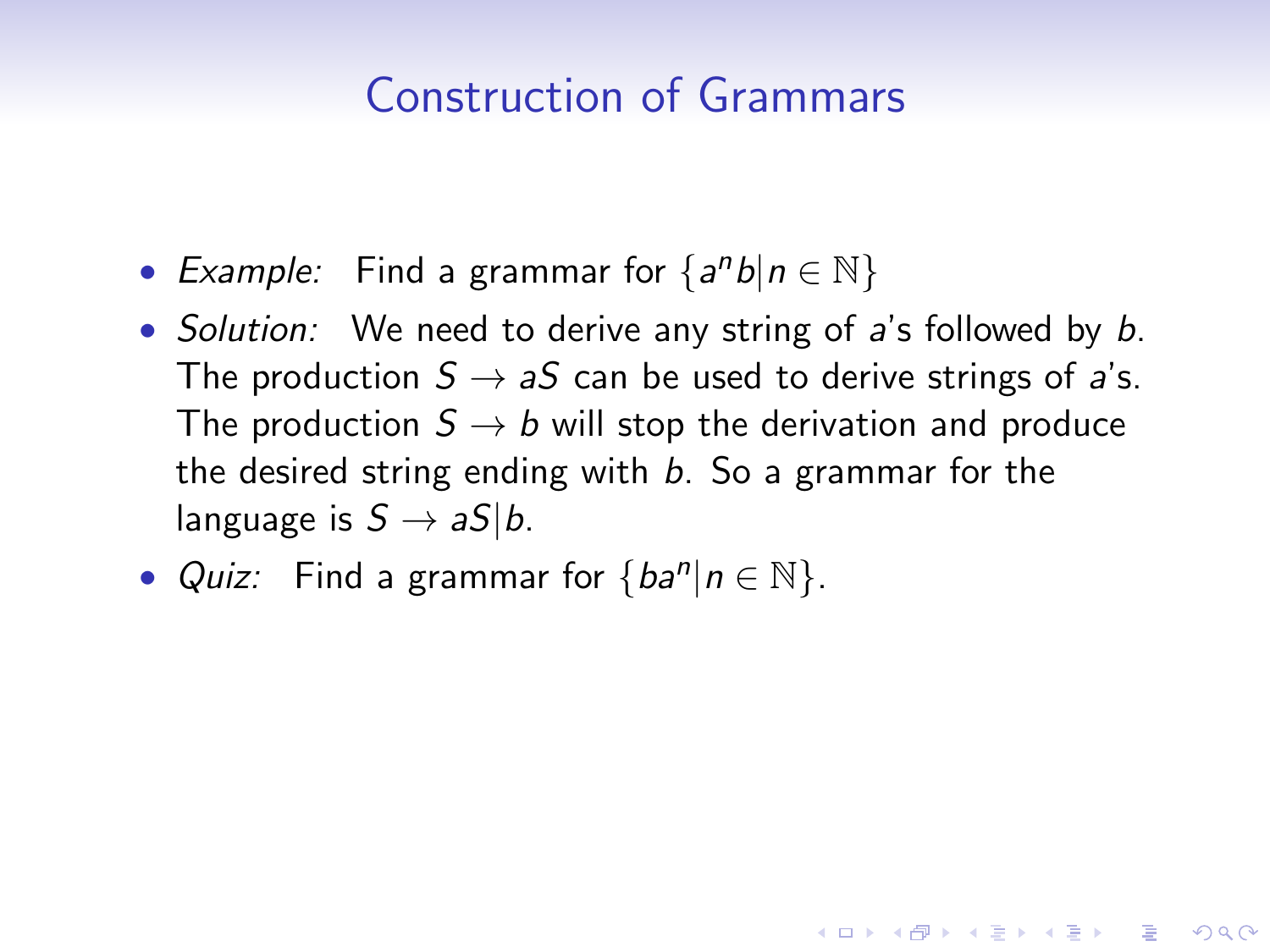- Example: Find a grammar for  $\{a^n b | n \in \mathbb{N}\}\$
- Solution: We need to derive any string of a's followed by b. The production  $S \rightarrow aS$  can be used to derive strings of a's. The production  $S \rightarrow b$  will stop the derivation and produce the desired string ending with  $b$ . So a grammar for the language is  $S \rightarrow aS/b$ .

- *Quiz*: Find a grammar for  $\{ba^n | n \in \mathbb{N}\}.$
- Solution:  $S \rightarrow S_{a} | b$ .
- *Quiz*: Find a grammar for  $\{(ab)^n | n \in \mathbb{N}\}.$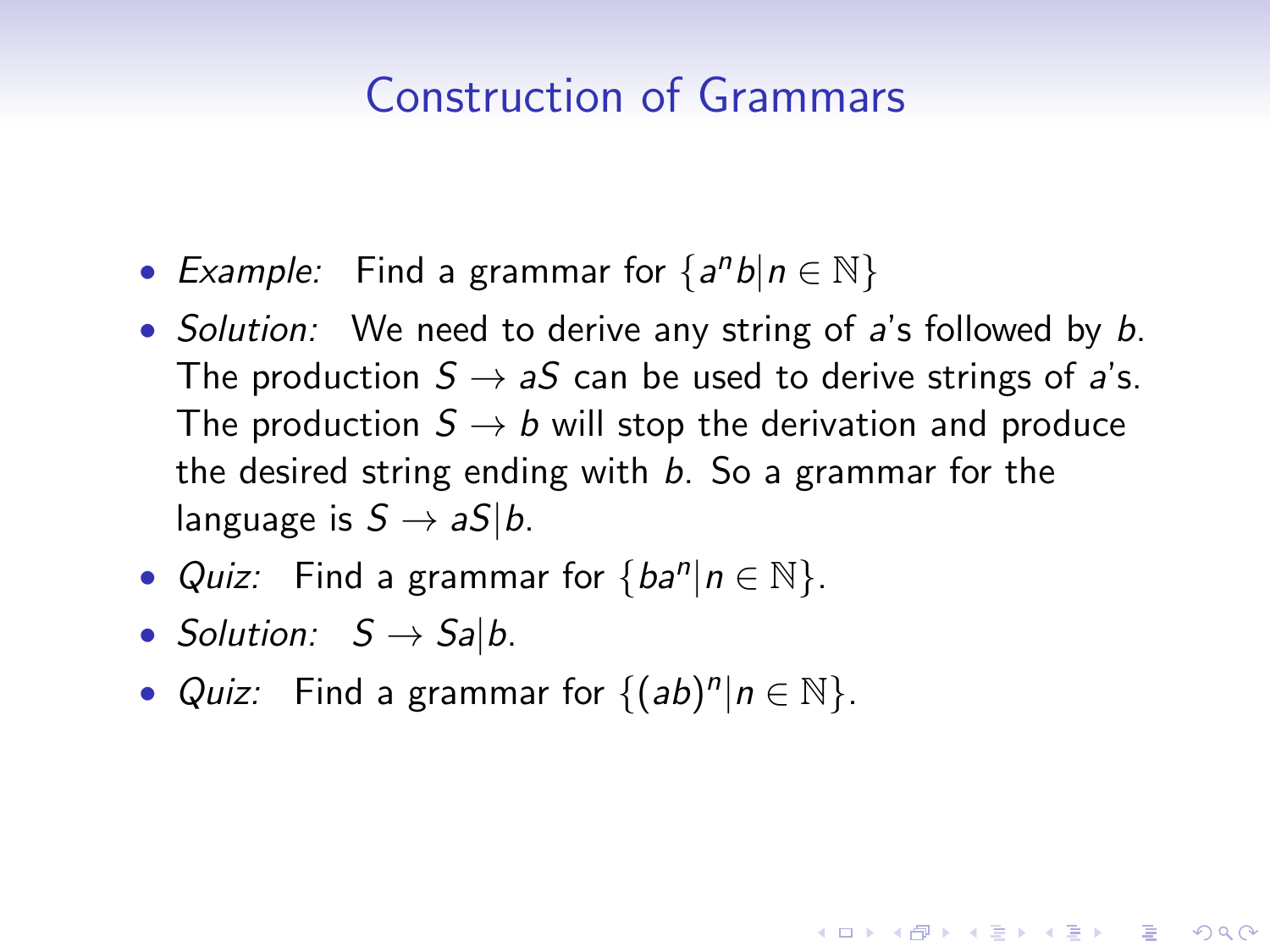- Example: Find a grammar for  $\{a^n b | n \in \mathbb{N}\}\$
- Solution: We need to derive any string of a's followed by b. The production  $S \rightarrow aS$  can be used to derive strings of a's. The production  $S \rightarrow b$  will stop the derivation and produce the desired string ending with  $b$ . So a grammar for the language is  $S \rightarrow aS/b$ .

- *Quiz*: Find a grammar for  $\{ba^n | n \in \mathbb{N}\}.$
- Solution:  $S \rightarrow S_{a} | b$ .
- *Quiz*: Find a grammar for  $\{(ab)^n | n \in \mathbb{N}\}.$
- Solution:  $S \rightarrow Sab|\Lambda$  or  $S \rightarrow abS|\Lambda$ .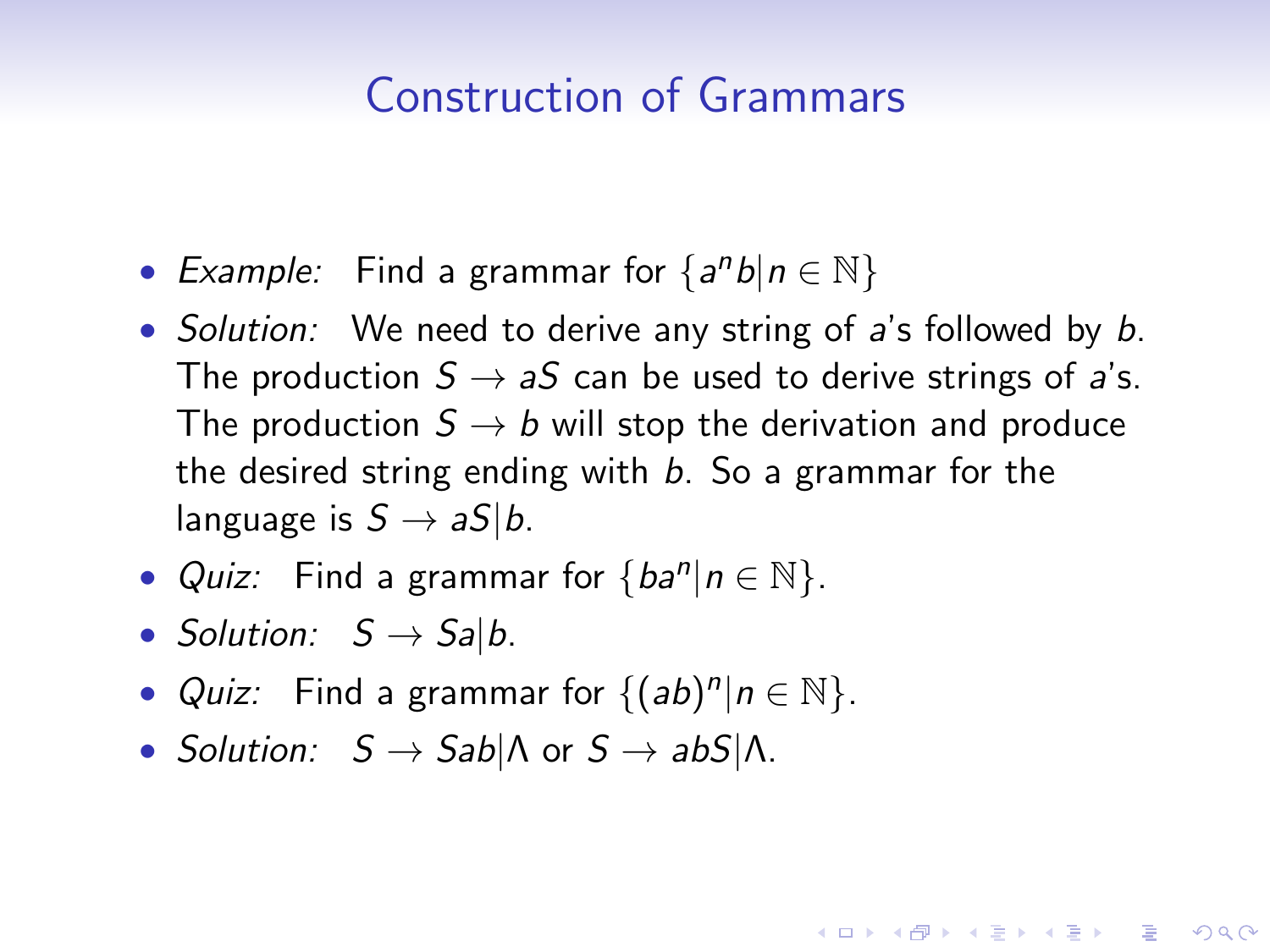## Rules for Combining Grammars

**KORK ERKER ADE YOUR** 

Let  $L$  and  $M$  be two languages with grammars that have start symbols  $A$  and  $B$  respectively, and with disjoint sets of nonterminals. Then the following rules apply:

- L ∪ M has a grammar starting with  $S \to A|B$ .
- LM has a grammar starting with  $S \rightarrow AB$ .
- L<sup>\*</sup> has a grammar starting with  $S \rightarrow AS|\Lambda$ .

Example: Find a grammar for  $\{a^m b^m c^n | m, n \in \mathbb{N}\}\$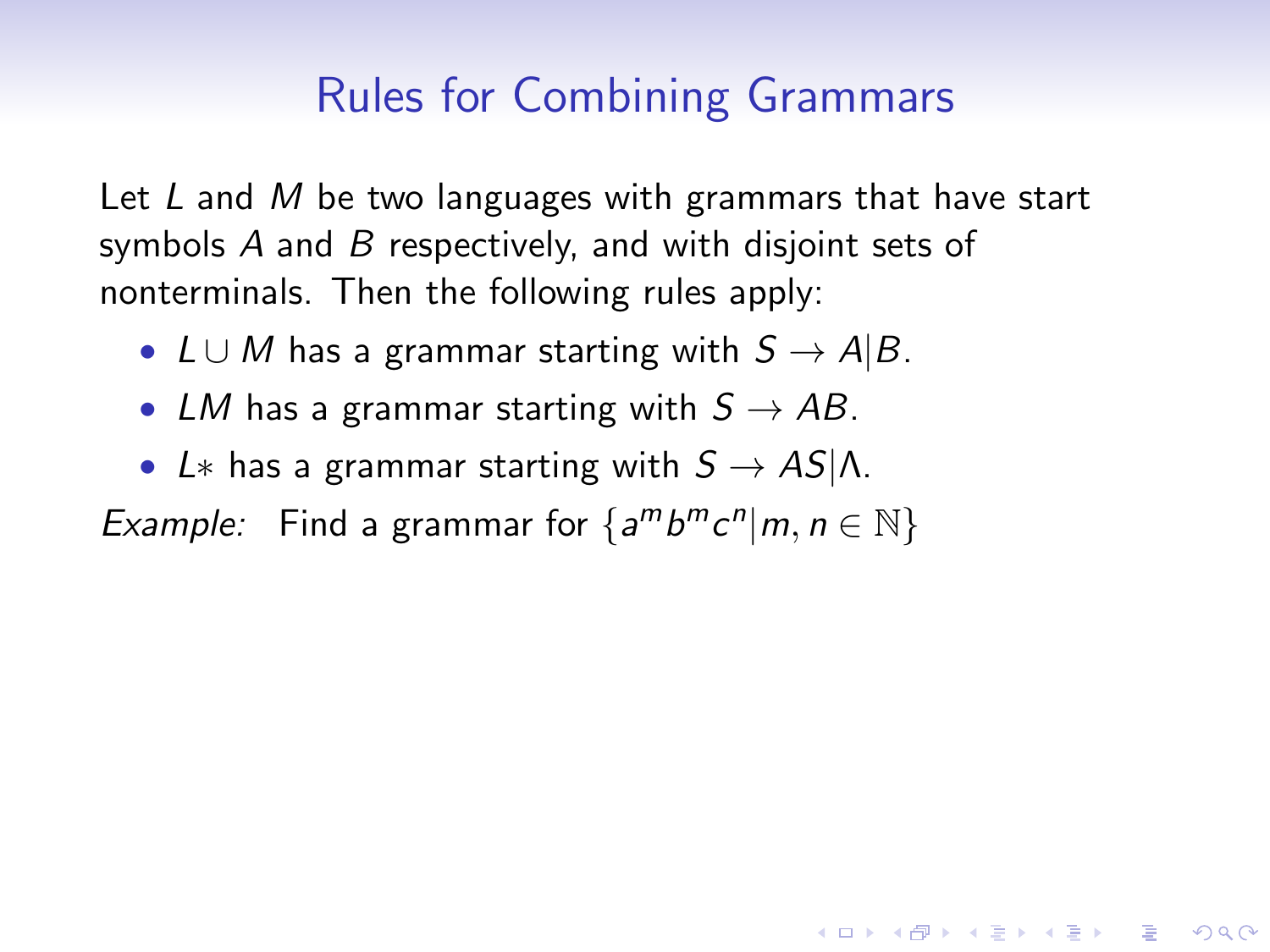## Rules for Combining Grammars

Let  $L$  and  $M$  be two languages with grammars that have start symbols  $A$  and  $B$  respectively, and with disjoint sets of nonterminals. Then the following rules apply:

- $L \cup M$  has a grammar starting with  $S \rightarrow A|B$ .
- LM has a grammar starting with  $S \rightarrow AB$ .
- L<sup>\*</sup> has a grammar starting with  $S \rightarrow AS|\Lambda$ .

Example: Find a grammar for  $\{a^m b^m c^n | m, n \in \mathbb{N}\}\$  Solution: The language is the product LM, where  $L = \{a^m b^m | m \in \mathbb{N}\}\$ and  $M = \{c^n | n \in \mathbb{N}\}\.$  So a grammar for LM can be written in terms of grammars for  $L$  and  $M$  as follows:

**KORKAR KERKER EL VOLO** 

- $S \rightarrow AB$
- $A \rightarrow aAb|\Lambda$
- $B \to cB/\Lambda$ .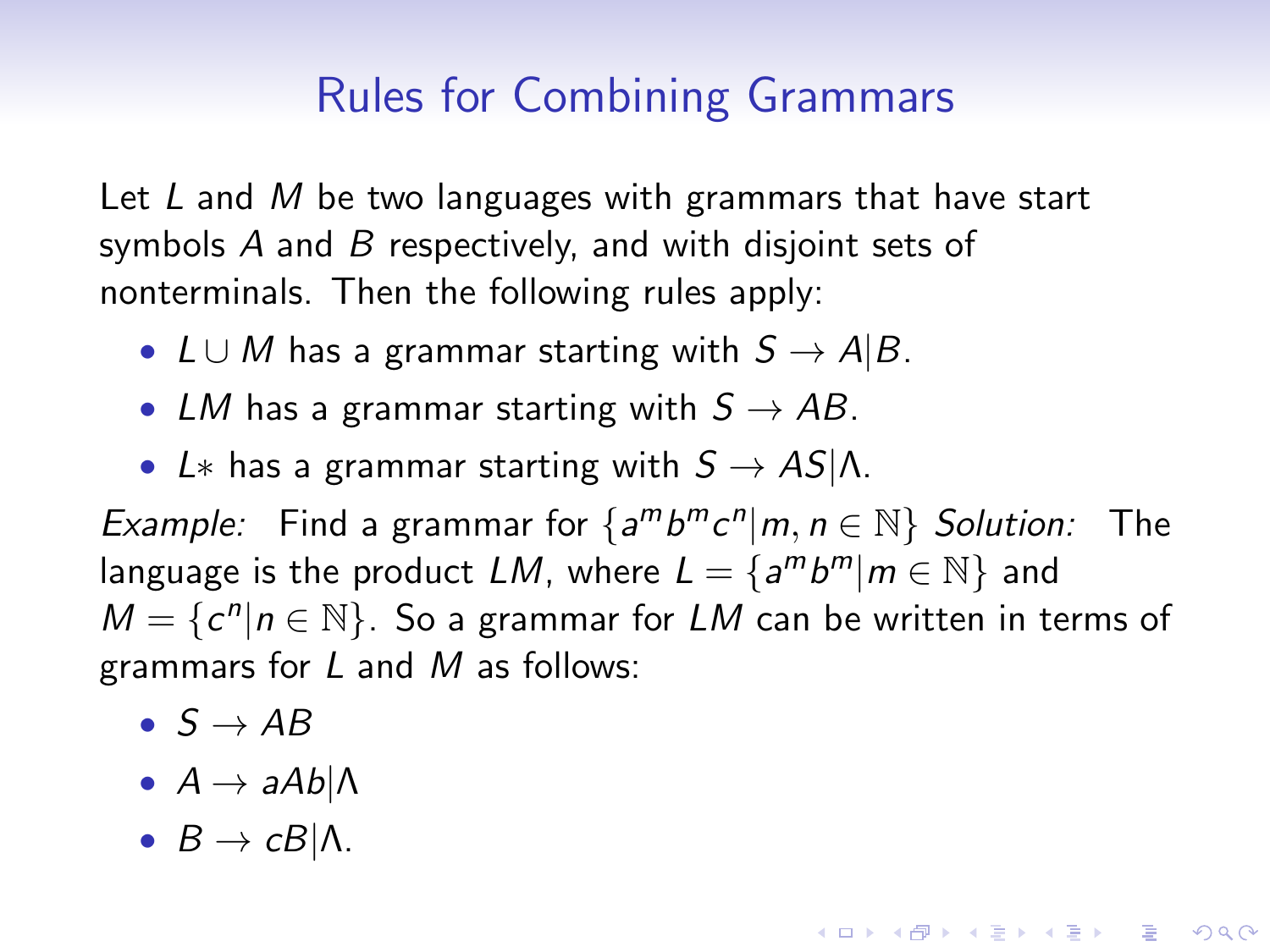### Inductive definitions

Example: Find a grammar for the language L defined inductively by:

- Basis:  $a, b, c \in L$
- Induction: If  $x, y \in L$  then  $f(x), g(x, y) \in L$

Solution: We can get some idea about  $L$  by listing some of its strings.

•

a, b, c, f(a), f(b), ...,  $g(a, a)$ , ...,  $g(f(a), f(a))$ , ...,  $f(g(b, c))$ , ...,  $\ell$ So L is the set of all algebraic expressions made up from the letters a, b, c and the function symbols f and  $g$  of arities 1 and 2. respectively. A grammar for  $L$  can be written as:

**KORKAR KERKER EL VOLO** 

•  $S \rightarrow a|b|c|f(S)|g(S, S)$ .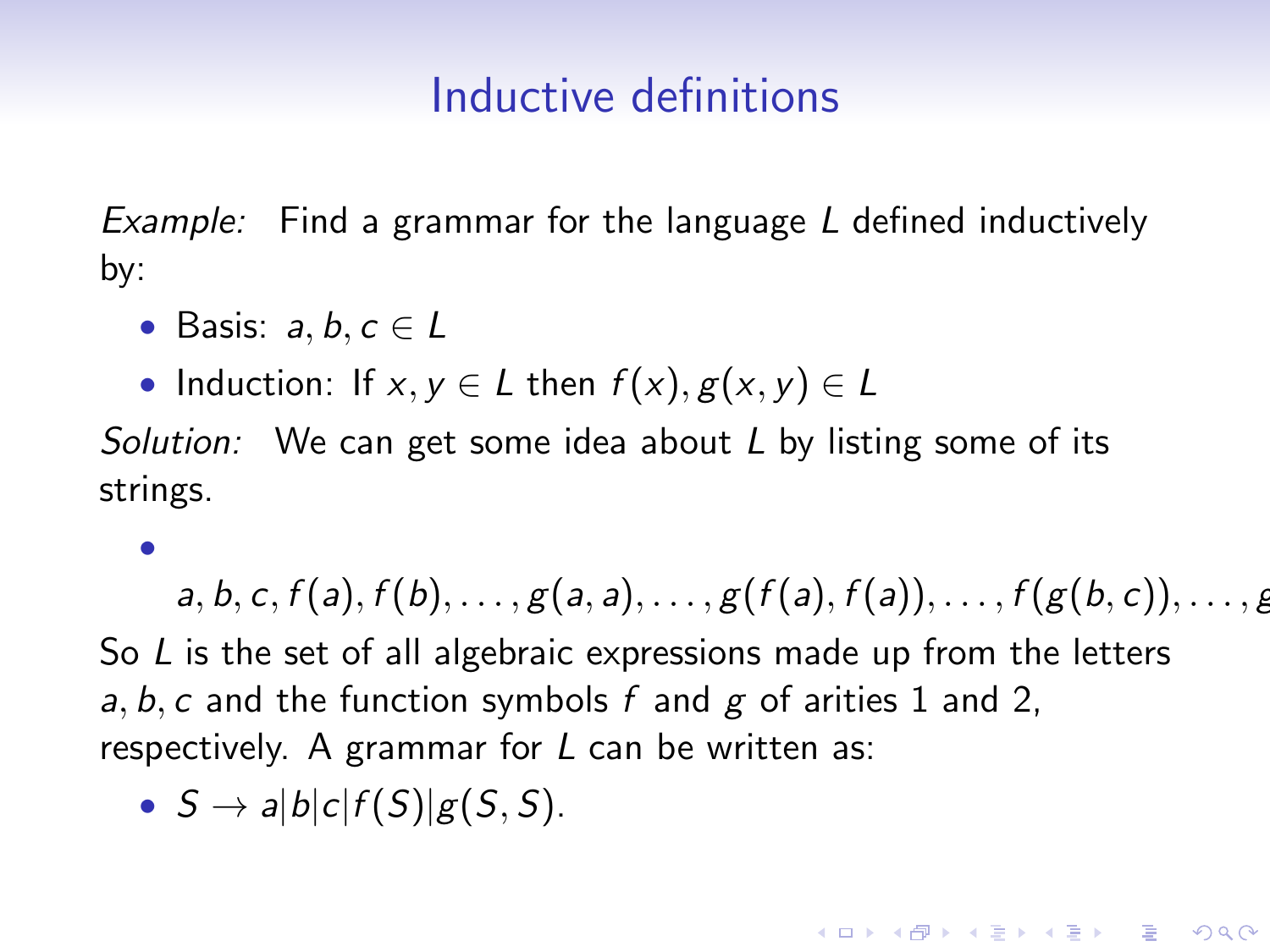#### Example derivation

For example, a leftmost derivation of  $g(f(a), g(b, f(c)))$  can be written as:

•  $S \Rightarrow g(S, S) \Rightarrow g(f(S), S) \Rightarrow g(f(a), S) \Rightarrow$  $g(f(a), g(S, S)) \Rightarrow g(f(a), g(b, S)) \Rightarrow g(f(a), g(b, f(S))) \Rightarrow$  $g(f(a), g(b, f(c)))$ .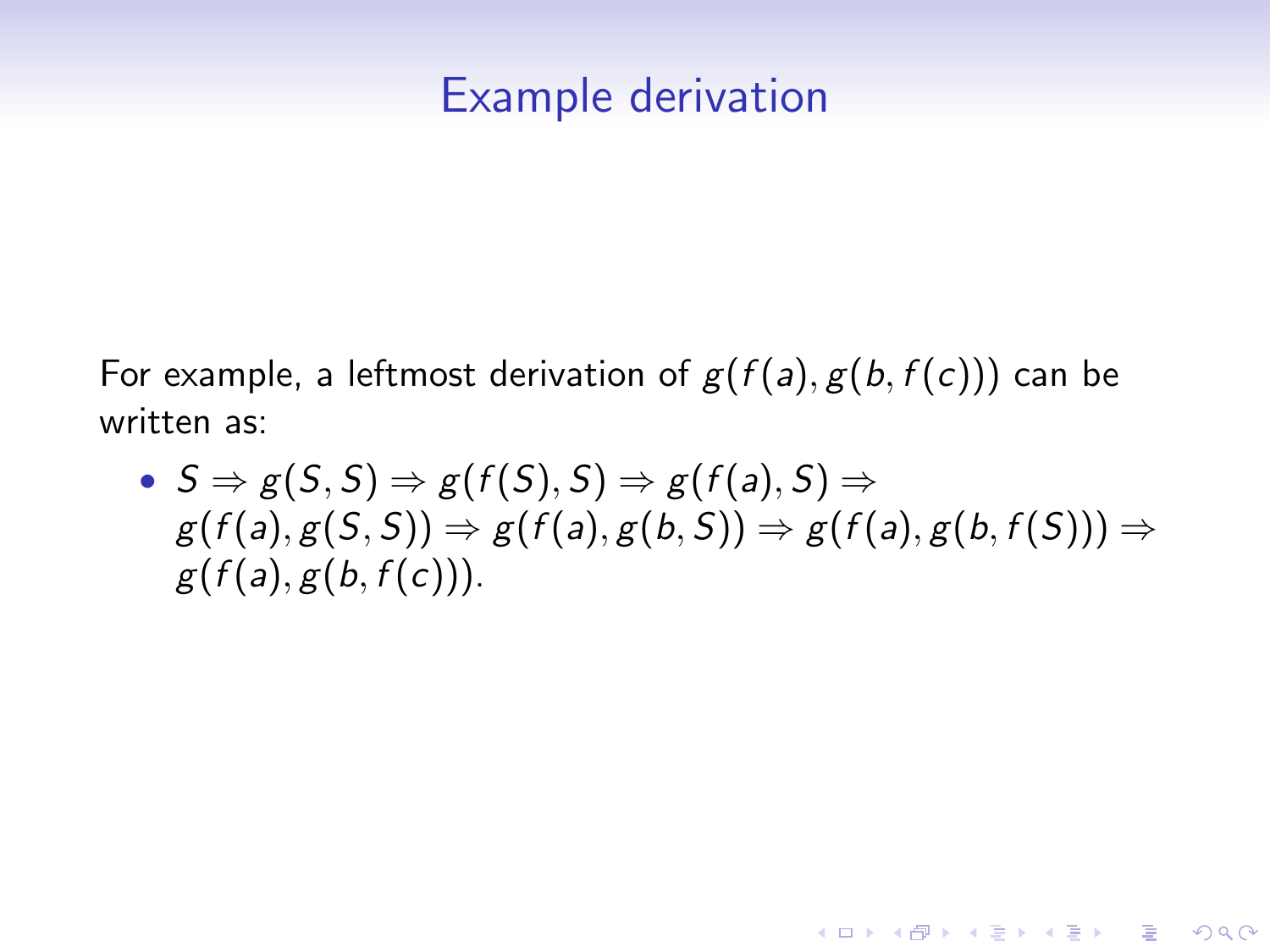### Parse Trees

- A Parse Tree is a tree that represents a derivation. The root is the start symbol and the children of a nonterminal node are the symbols (terminals, nonterminals, or  $Λ$ ) on the right side of the production used in the derivation step that replaces that node.
- Example: The tree shown in the next slide is the parse tree for the following derivation:

• 
$$
S \Rightarrow g(S, S) \Rightarrow g(f(S), S) \Rightarrow g(f(a), S) \Rightarrow g(f(a), b)
$$
.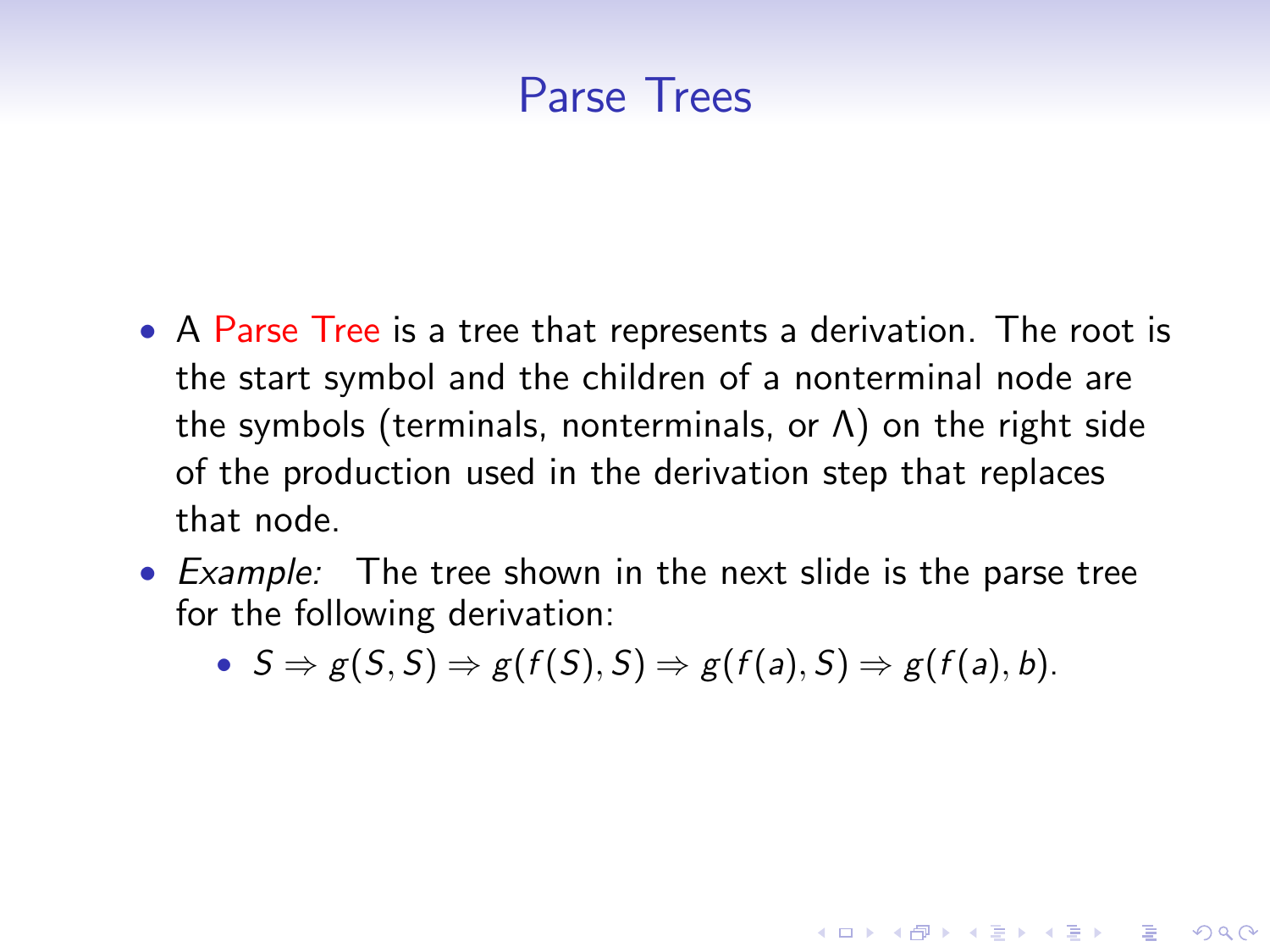## Parse Tree



 $290$ 

メロトメ 御 トメ 君 トメ 君 トッ 君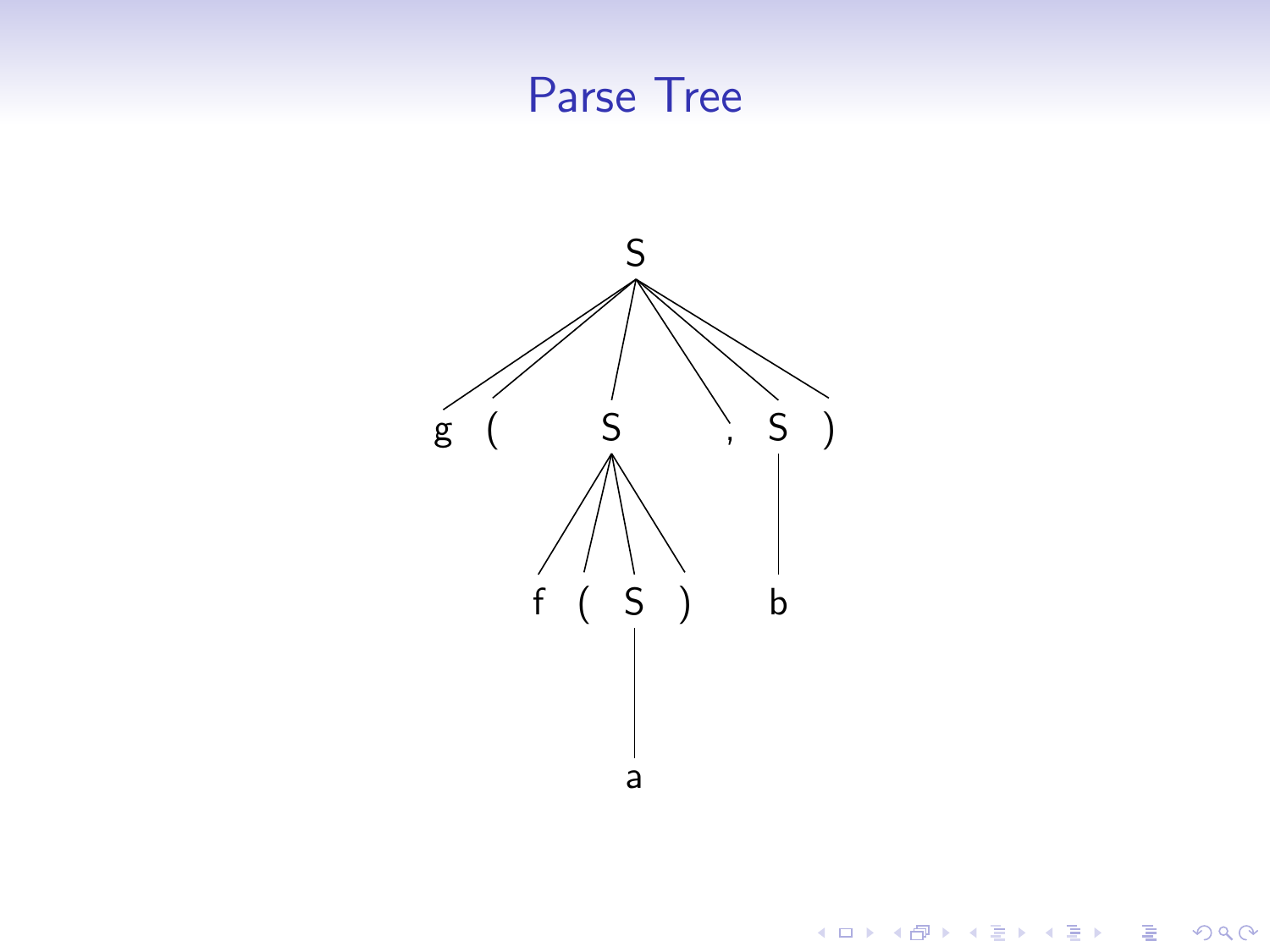## Ambiguous Grammar

• The term ambiguous grammar means that there is at least one string with two distinct parse trees, or equivalently, two distinct leftmost derivations or two distinct rightmost derivations.

**K ロ ▶ K @ ▶ K 할 X X 할 X 및 할 X X Q Q O** 

• Example: Is the grammar  $S \rightarrow SaS/b$  ambiguous?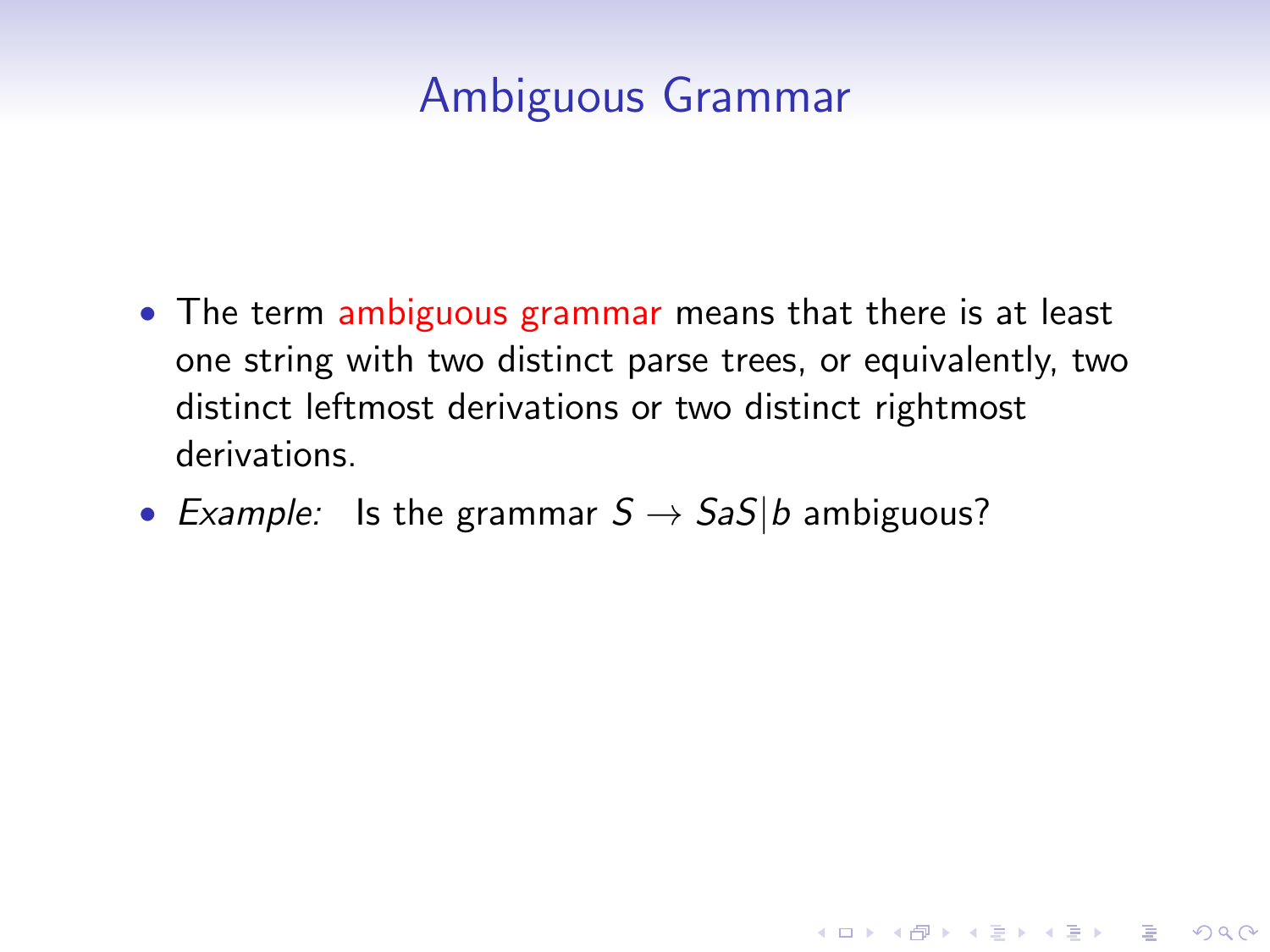### Ambiguous Grammar

- The term ambiguous grammar means that there is at least one string with two distinct parse trees, or equivalently, two distinct leftmost derivations or two distinct rightmost derivations.
- Example: Is the grammar  $S \rightarrow SaS/b$  ambiguous?
- Solution: Yes. For example, the string babab has two distinct leftmost derivations:

- $S \Rightarrow$  SaS  $\Rightarrow$  SaSaS  $\Rightarrow$  baSaS  $\Rightarrow$  babaS  $\Rightarrow$  babab
- $S \Rightarrow$  SaS  $\Rightarrow$  baS  $\Rightarrow$  baSaS  $\Rightarrow$  babaS  $\Rightarrow$  babab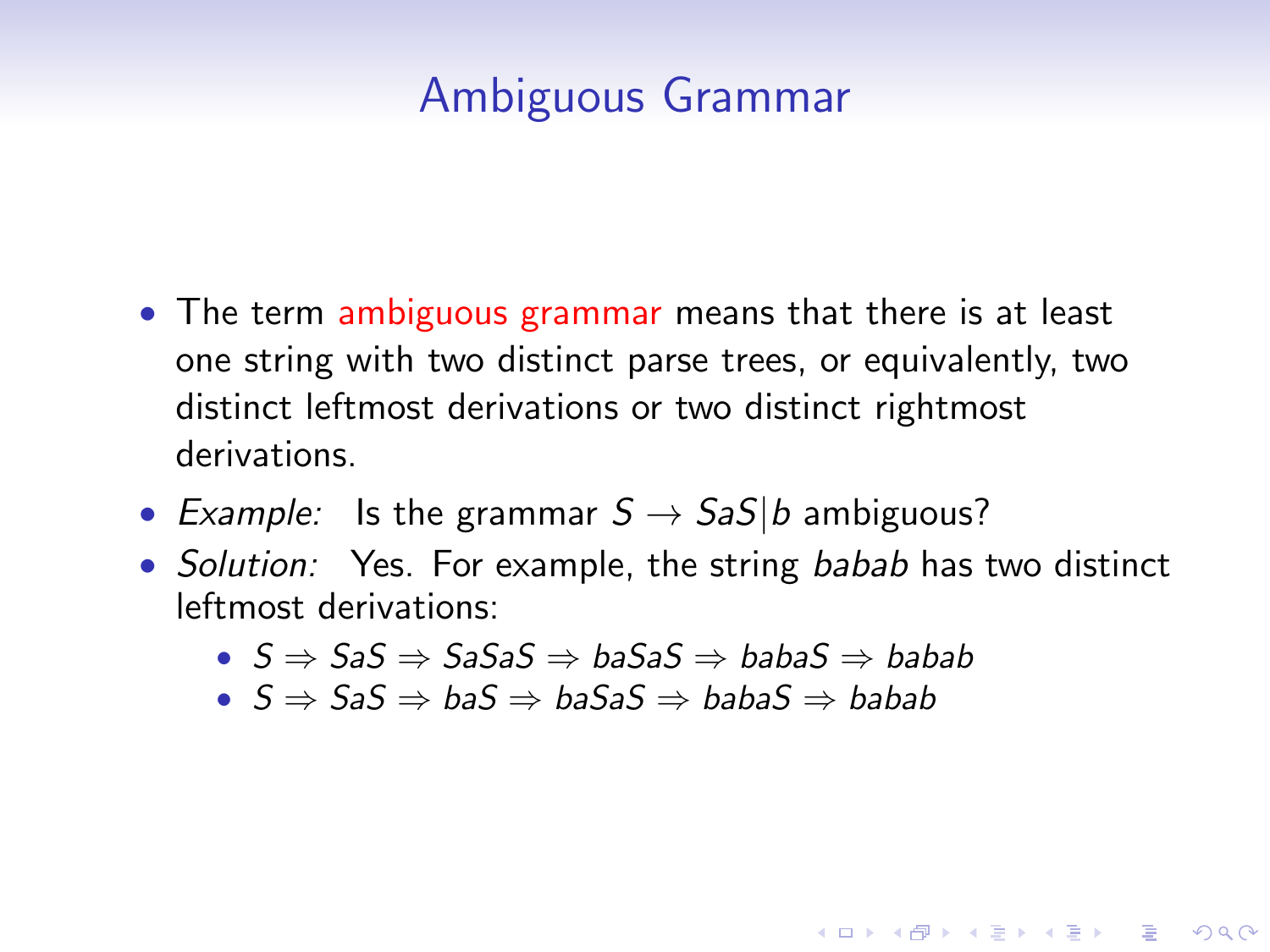## Ambiguous Parse Trees

• This ambiguity is perhaps best shown through the distinct parse trees:



K ロンス 御 > ス 할 > ス 할 > 이 할

 $299$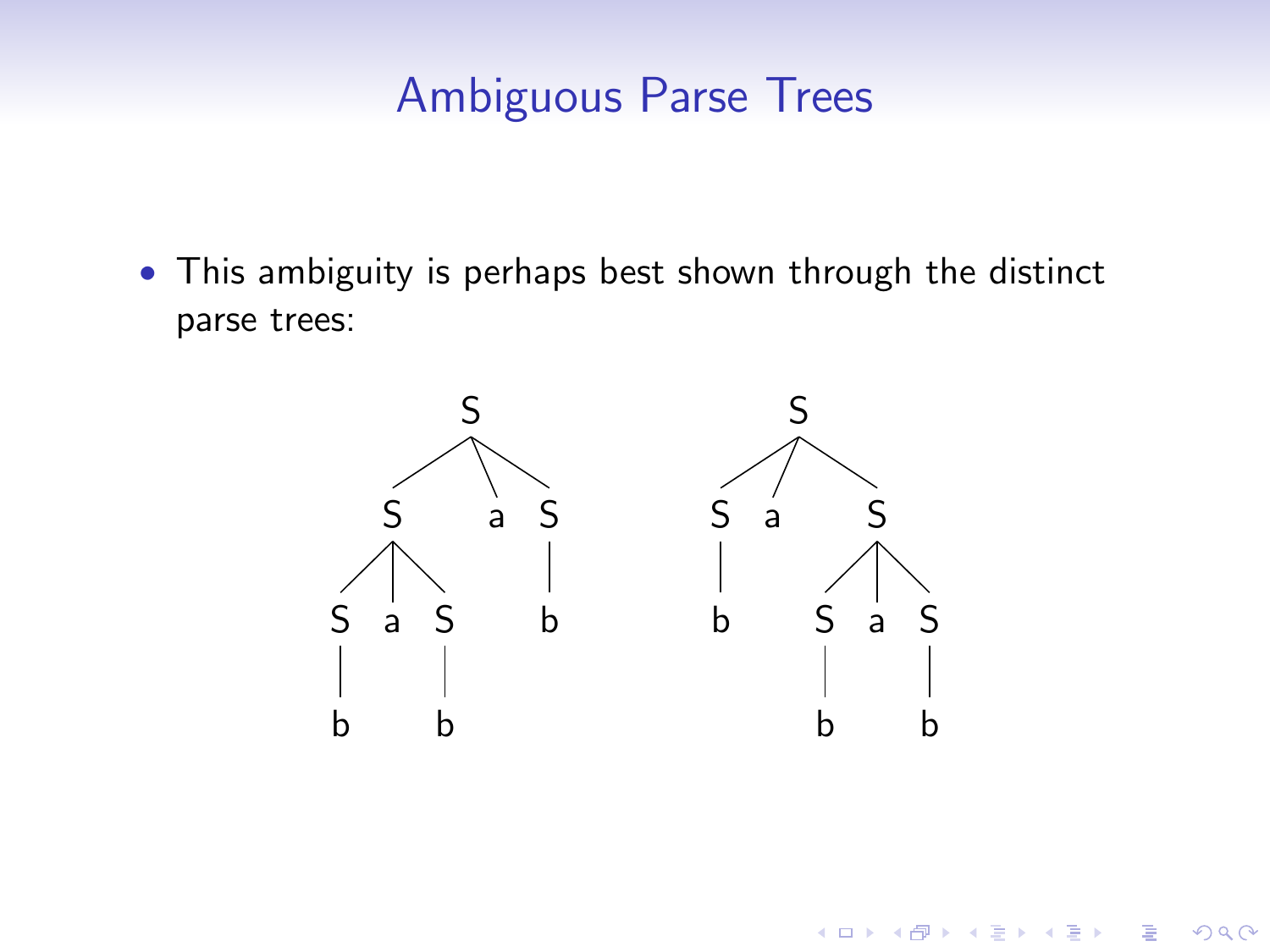#### Another example

K ロ ▶ K @ ▶ K 할 ▶ K 할 ▶ | 할 | ⊙Q @

• Show that the grammar  $S \rightarrow abS|Sab|c$  is ambiguous: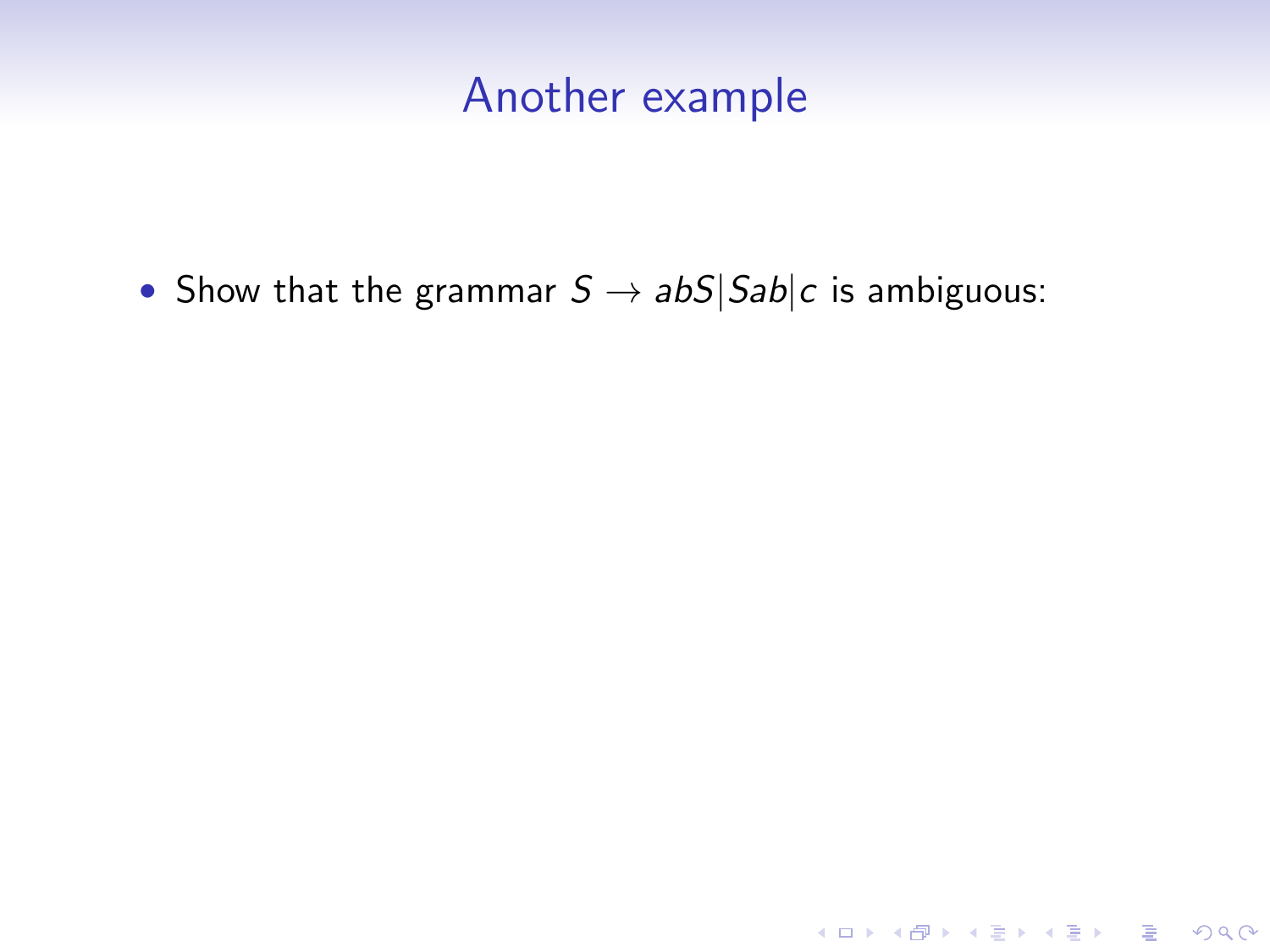#### Another example

• Show that the grammar  $S \rightarrow abS|Sab|c$  is ambiguous:



メロメ メ都 メメ きょ メモメ

È

 $299$